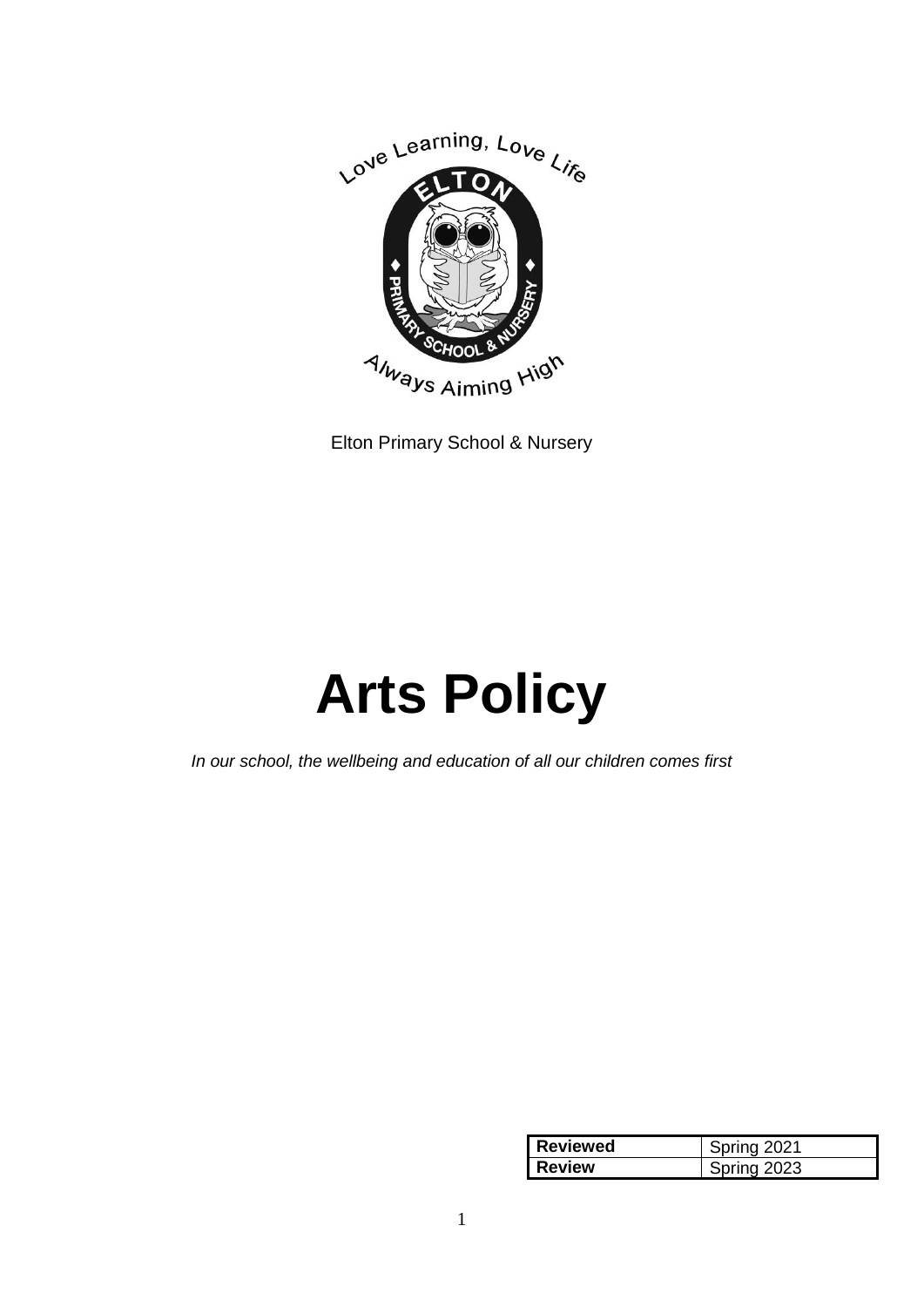## **Policy Statement:**

We believe that through the arts we enrich the lives of all children. Every child has an entitlement to have the opportunity to access a range of high quality arts experiences, whatever their background or ability. Arts subjects stimulate creativity and imagination, enabling children to communicate what they see, feel and think about the real and imaginary world in a variety of ways and through different mediums. They engage children in visual, tactile, kinaesthetic, oral and sensory experiences to communicate their understanding and response to a range of stimuli.

Endeavouring to provide a broad, balanced and rounded education for all of our pupils, the whole staff and governing body are committed to the Arts as an integral part of the curriculum. In developing children's creativity we hope to inspire and motivate, and ensure all children receive their entitlement to high quality arts. By working to this policy all children will experience and develop knowledge and skills in a range of art forms under the broad headings of;

- Literature poetry, fiction and drama:
- Performing Arts music, dance, drama, story-telling:
- Visual Arts craft, design, painting, sculpture, textiles, printmaking:
- Arts expressed through the use of multi-media photography, digital arts.

*'The arts are like your backbone. You may be able to survive without your backbone but what quality of life would you have?'*

*Sir Simon Rattle*

#### **Aims:**

It is the aim, in teaching the arts that children will build upon their natural enjoyment in visual communication to:

- To provide entitlement to the Arts for every child whatever their background or ability
- Find enjoyment in creative art and see themselves as creative beings
- Develop skills to use a range of materials and techniques competently
- Develop an appropriate vocabulary to help them understand and discuss their own work and that of others
- To provide experiences in the Arts within the school curriculum and as additional extra-curricular opportunities
- To encourage children to participate in Arts for and with the local community
- The opportunity to raise and develop their self-esteem through class activities, performances, exhibitions and individual work
- To enhance children's appreciation of other cultures, both within this country and in different parts of the world.
- To create a love of the Arts that will develop through life.

#### **Pupil Entitlement:**

All children regardless of gender, race, culture, background and ability have an entitlement to arts education at an appropriate and challenging level. To ensure that children experience high standards of success, creative development needs to be taught with regards to children's abilities to ensure progress.

Through arts teaching all children are:

- Motivated
- Offered a range of resources to meet their needs
- Given diverse and creative teaching styles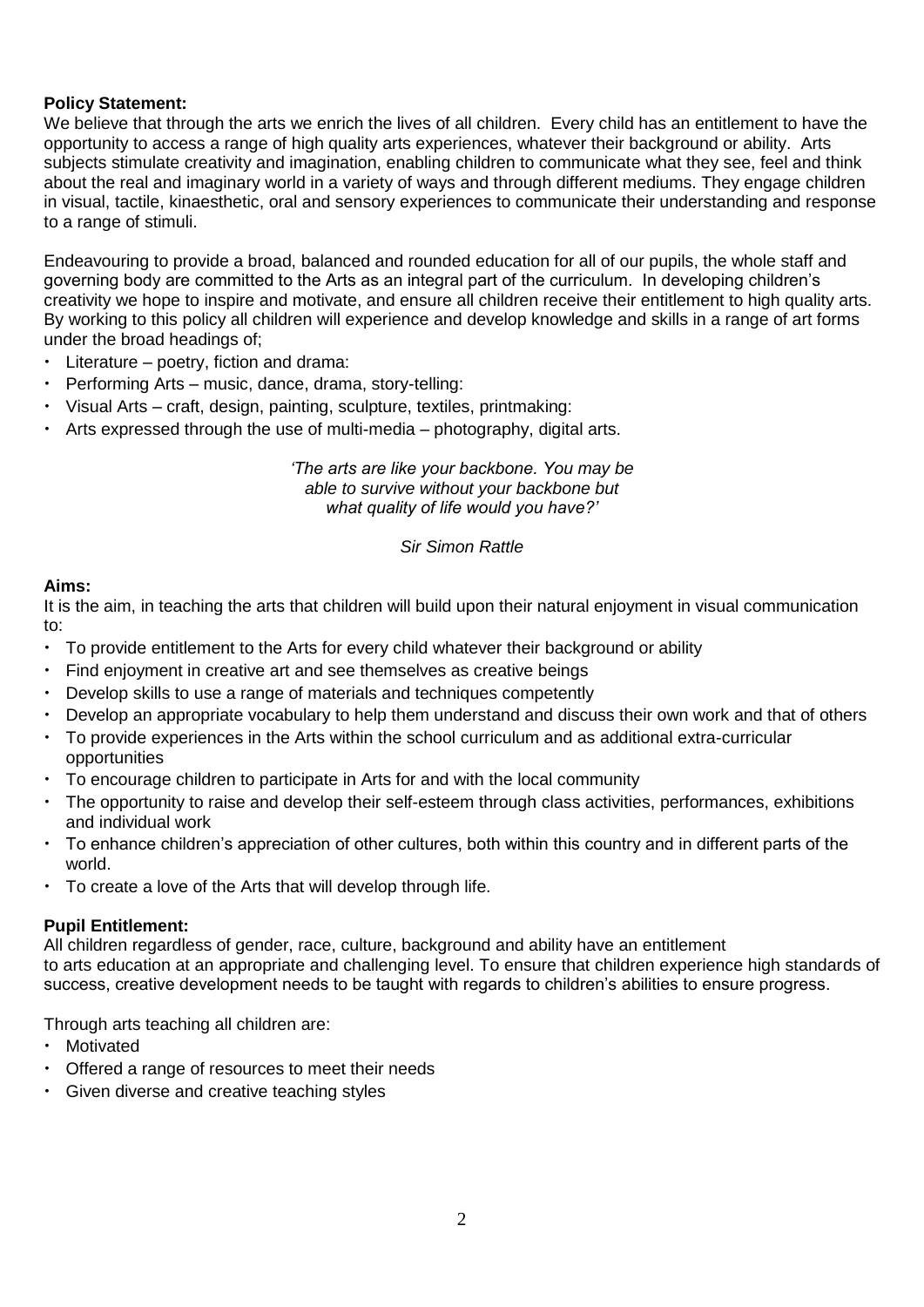## **Time in the Curriculum:**

At Elton Primary we provide a minimum of 10% curriculum time for teaching in art, design, dance, music and drama to give all pupils a broad programme. We use the arts to develop a creative approach to learning in other curriculum areas and ICT is used to enhance the delivery of the arts curriculum.

#### **Scheme of Work:**

Art and design, music, dance and drama are taught both discretely and through other areas of our creative curriculum such as: Literacy, Science, R.E., P.S.C.H.E, History, I.C.T. and Design Technology. Our school's creative curriculum has a different focus each term; science, geography and history. The arts are strategically planned to complement each of these focused subjects to create a thematic learning approach. The school uses the National Curriculum for all areas of the arts, Charanga scheme of work for music and PE Primary scheme of work for dance. Ideas for drama and art are often linked to topic work and come from a variety of sources.

The foundation stage uses the EYFS to provide opportunities for the arts.

#### **Planning the Arts:**

All class teachers follow long term plans for each subject. These generate more detailed medium term plans with weekly learning objectives which show progression within the unit and building from the previous unit. National Curriculum documents provide a basic structure and class teachers, with advice from subject coordinators, supplement this. At Elton class teachers are actively encouraged to always consider how to enrich the learning opportunity for pupils in other curriculum areas through the arts. Teachers will provide this enrichment through the use of ICT, visits, immersion days, workshops in school by visiting practitioners and specialist teachers for music and peripatetic music lessons.

#### **Partnerships:**

We believe the value of partnerships with Arts organisations demonstrate excellence and raise awareness of opportunities and expectations in the Arts. The links benefit:

- Curriculum development
- Community links
- Staff development
- Children's creative achievements
- The profile of the Arts

Through effective communication and liaison, we ensure effective partnerships covering a range of Art forms including those of other cultures, venues and activities. Our partnerships offer a range of learning opportunities and we are always looking for new ones. Children are able to experience these through:

- Gallery visits
- Visiting artists and musicians
- Wider Opportunities Scheme for Music
- Talented staff, parents and governors within the school
- Plays, Theatre company visits & Workshops
- Whole school talent show
- Weekly school choir with performances at Christmas and Summer
- Whole school singing assembly weekly
- Coaching by PDS Dance Company curriculum time and extra-curricular

#### **Management and Organisation:**

Elton Primary has an Arts subject leaders who work with staff, parents, governors and artists and who are involved with cluster and Borough events within the community. The subject leaders are responsible for: